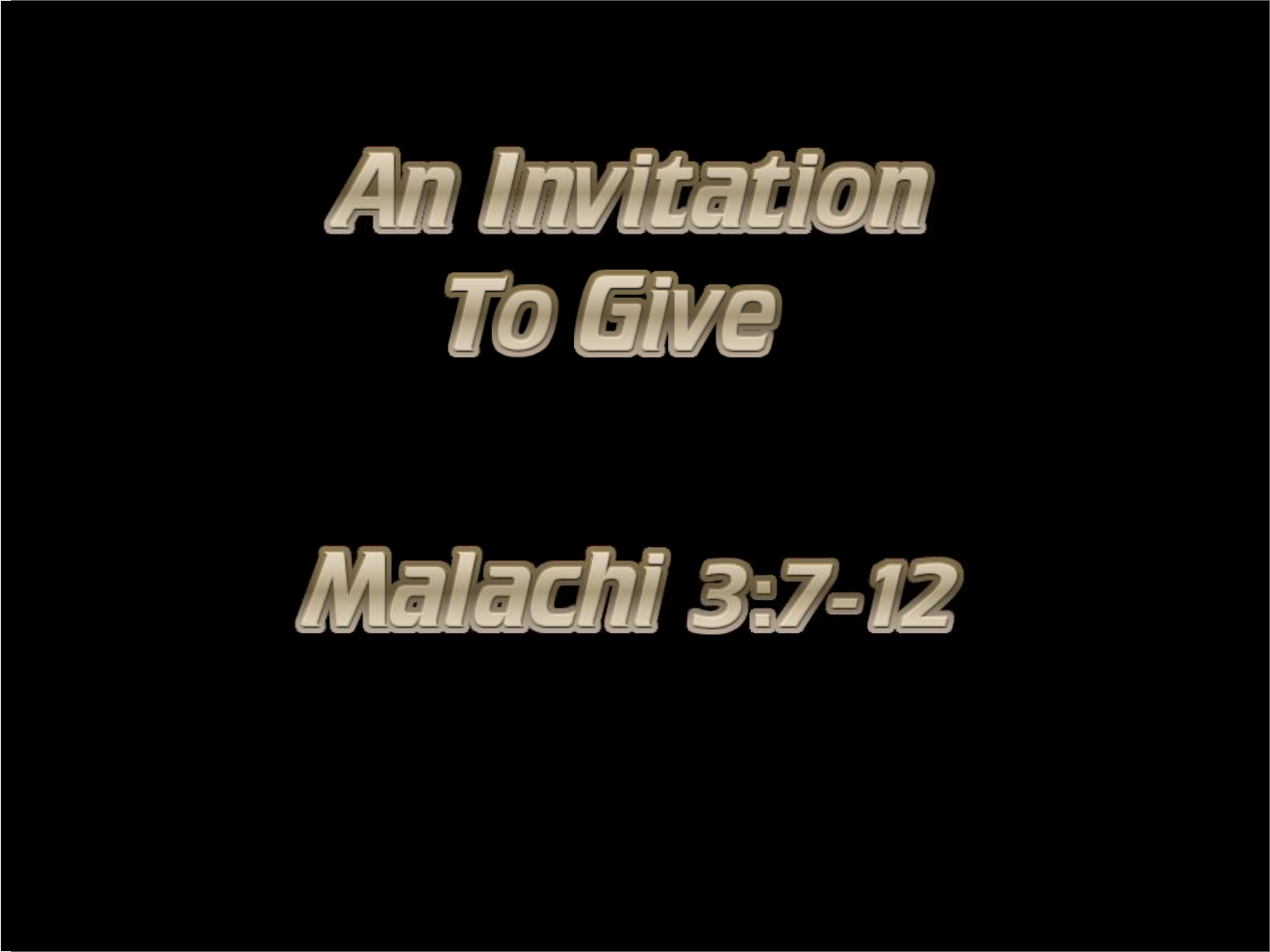#### **Malachi 3:7-12**

**7 Even from the days of your fathers ye are gone away from mine ordinances, and have not kept them. Return unto me, and I will return unto you, saith the LORD of hosts. But ye said, Wherein shall we return? 8 Will a man rob God? Yet ye have robbed me. But ye say, Wherein have we robbed thee? In tithes and offerings.**

**9 Ye are cursed with a curse: for ye have robbed me, even this whole nation.**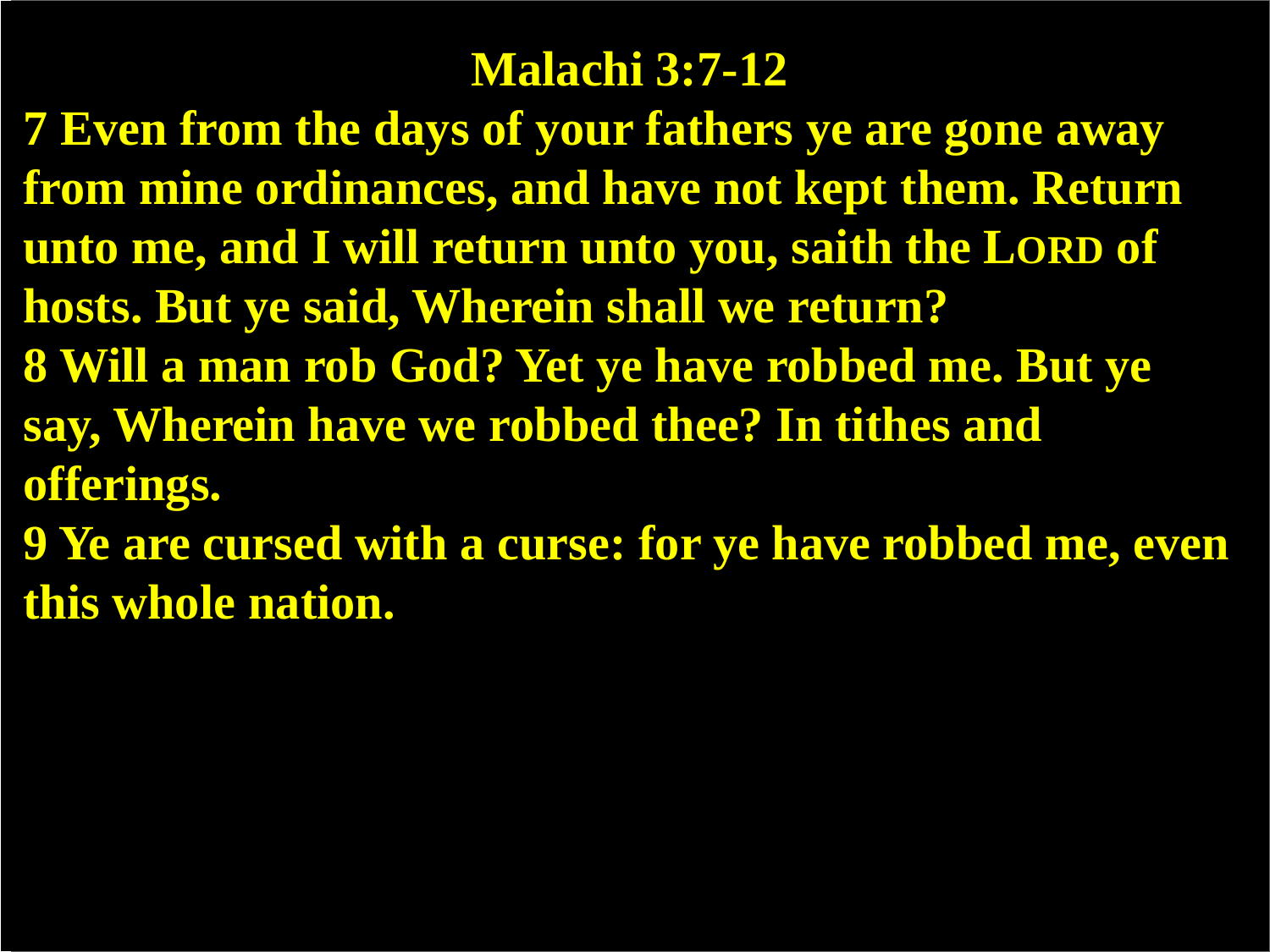**Malachi 3:7-12 - continued 10 Bring ye all the tithes into the storehouse, that there may be meat in mine house, and prove me now herewith, saith the LORD of hosts, if I will not open you the windows of heaven, and pour you out a blessing, that there shall not be room enough to receive it. 11 And I will rebuke the devourer for your sakes, and he shall not destroy the fruits of your ground; neither shall your vine cast her fruit before the time in the field, saith the LORD of hosts.**

**12 And all nations shall call you blessed: for ye shall be a delightsome land, saith the LORD of hosts.**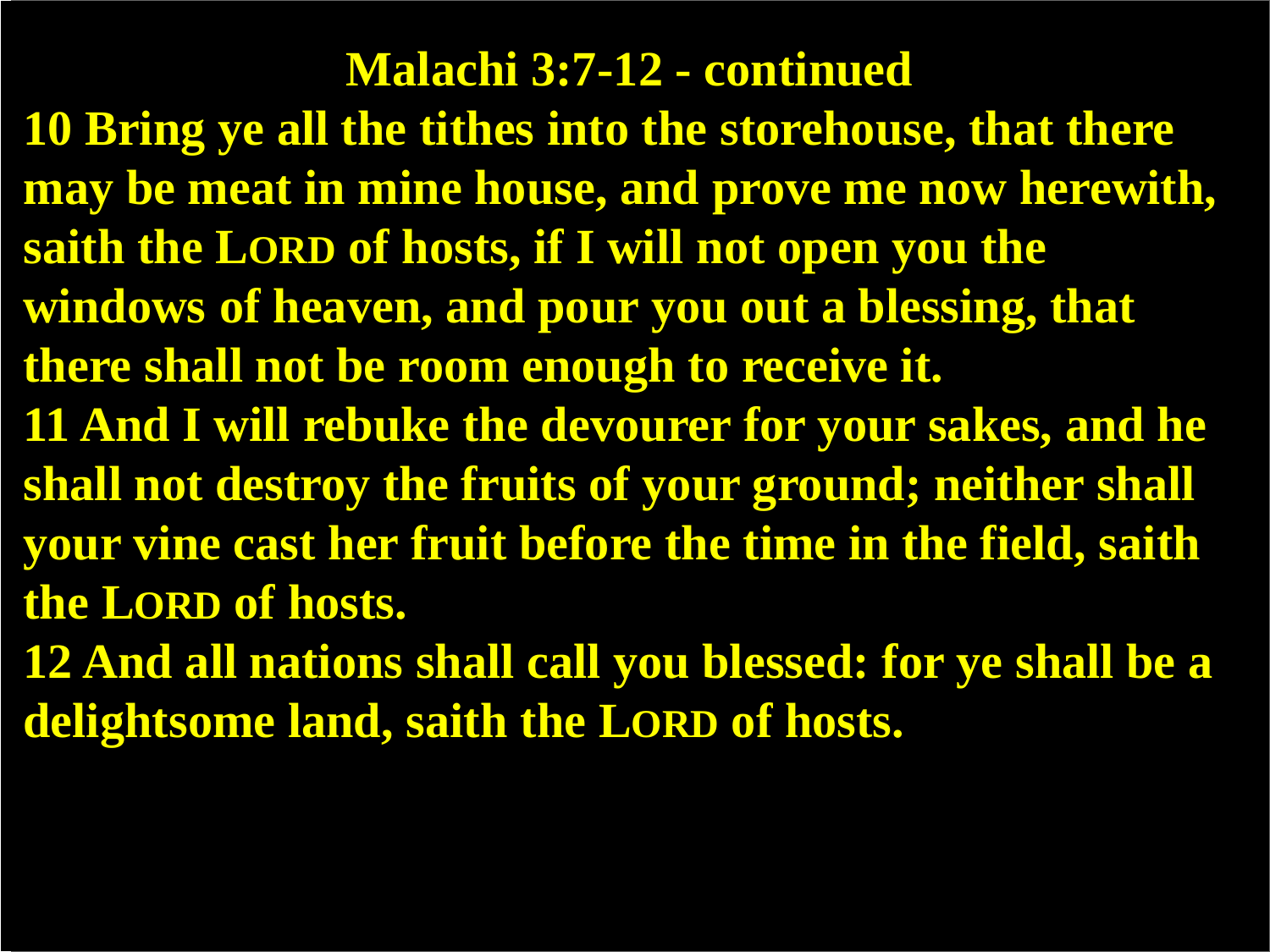## **I. The Lord's Statement that Calls for a Change (3:7)**

**A. They rejected God's instructions** 

- **"… ye are gone away from mine ordinances"**
- **1. It is a measurement of our love**

**John 14:21**

**He that hath my commandments, and keepeth them, he it is that loveth me: and he that loveth me shall be loved of my Father, and I will love him, and will manifest myself to him.** 

 **2. It is a measurement of our gratitude** 

**Romans 1:21**

**Because that, when they knew God, they glorified him not as God, neither were thankful; but became vain in their imaginations, and their foolish heart was darkened.**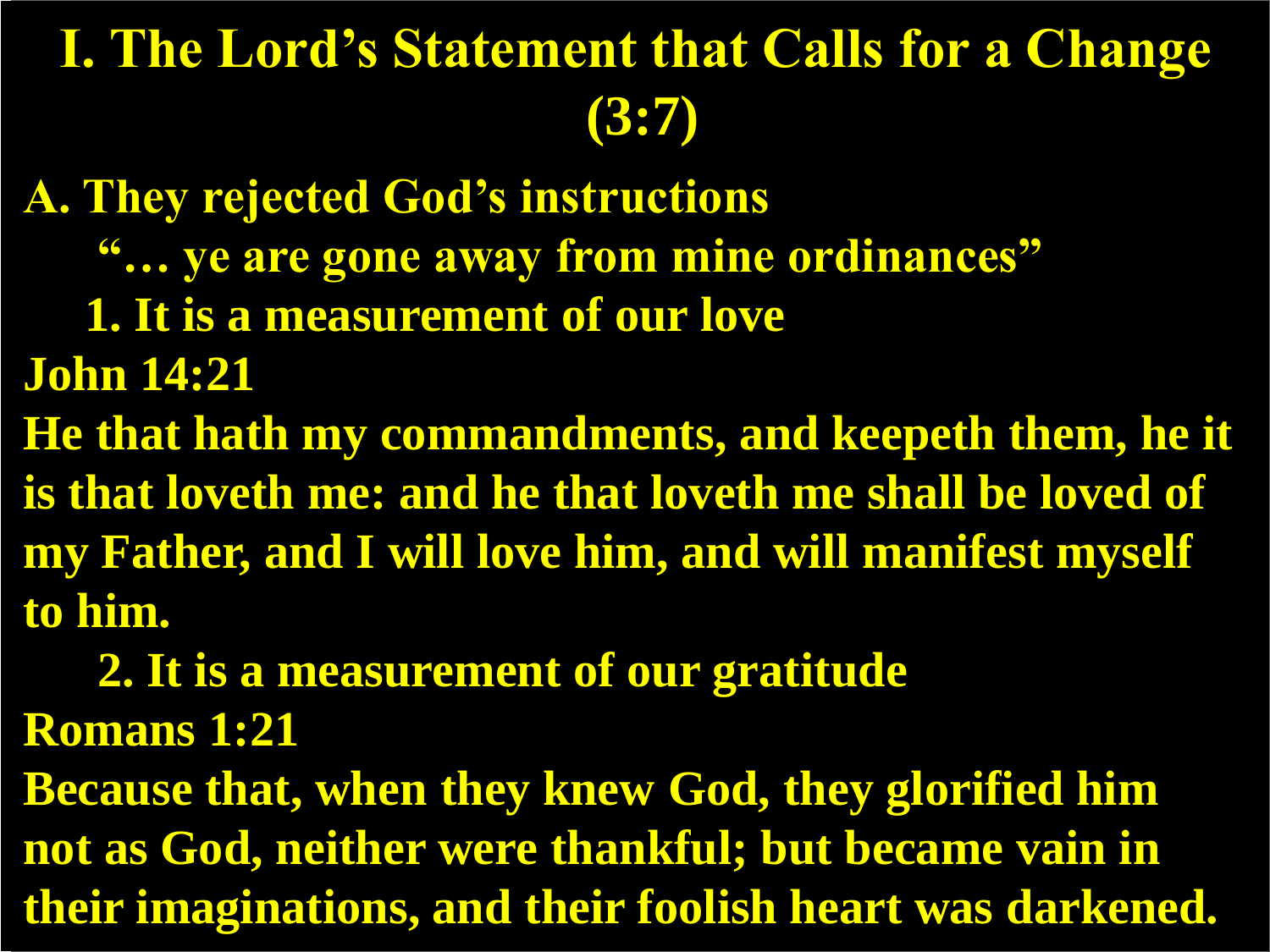# **I. The Lord's Statement that Calls for a Change (3:7)**

**B. They refused God's invitation**

- **"… Return unto me, and I will return unto you"**
- **1. God desires intimate fellowship**
- **2. We must move back toward God**
- **James 4:8**
- **Draw nigh to God, and he will draw nigh to you. Cleanse your hands, ye sinners; and purify your hearts, ye double minded.**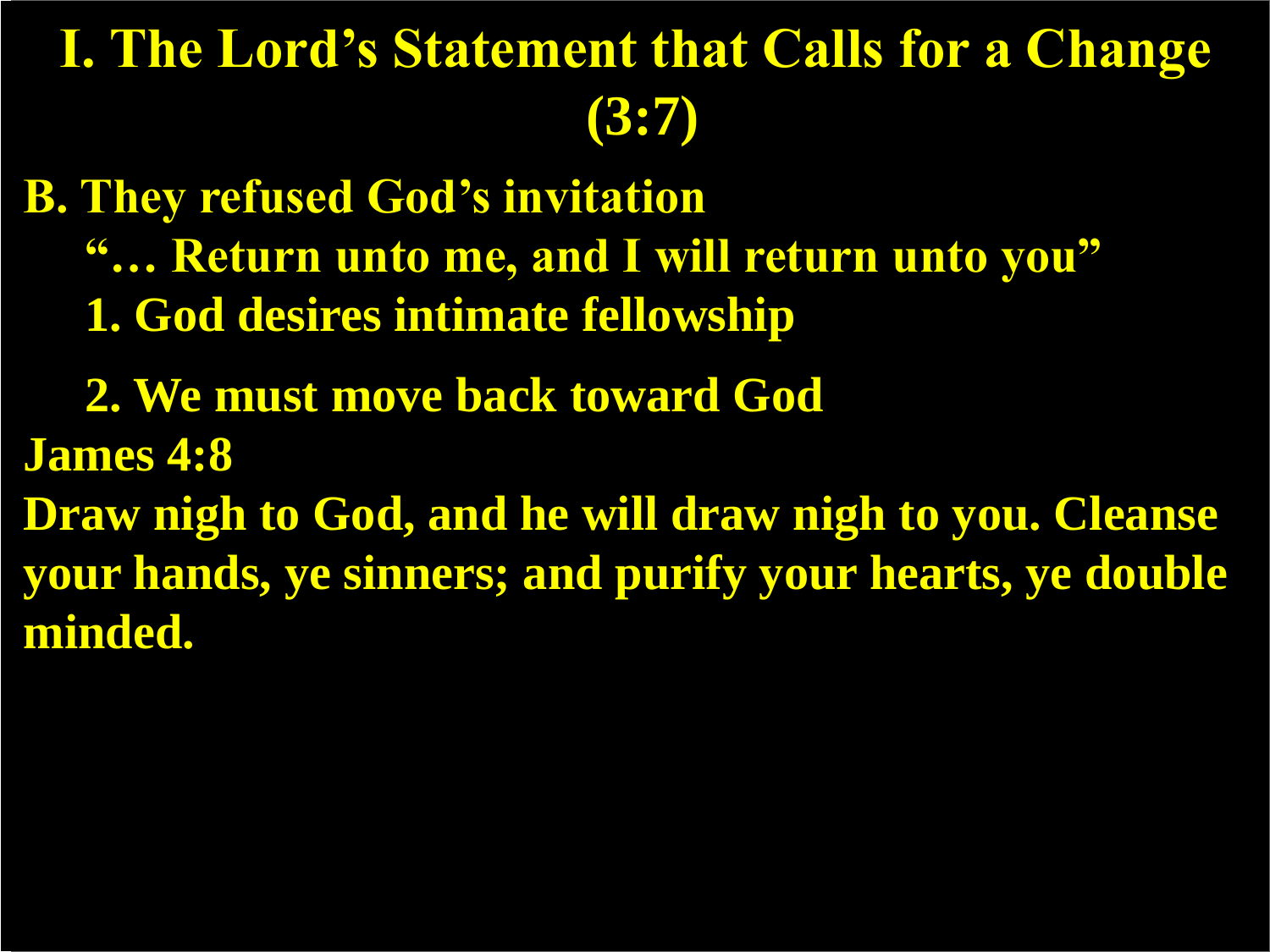## **I. The Lord's Statement that Calls for a Change (3:7)**

**C. They rationalized God's indictment "Wherein shall we return?" 1. Disobedience leads to excuses** 

 **2. Disobedience dulls and deadens our conscience 1 Timothy 4:1-2**

**1 Now the Spirit speaketh expressly, that in the latter times some shall depart from the faith, giving heed to seducing spirits, and doctrines of devils; 2 Speaking lies in hypocrisy; having their conscience seared with a hot iron;**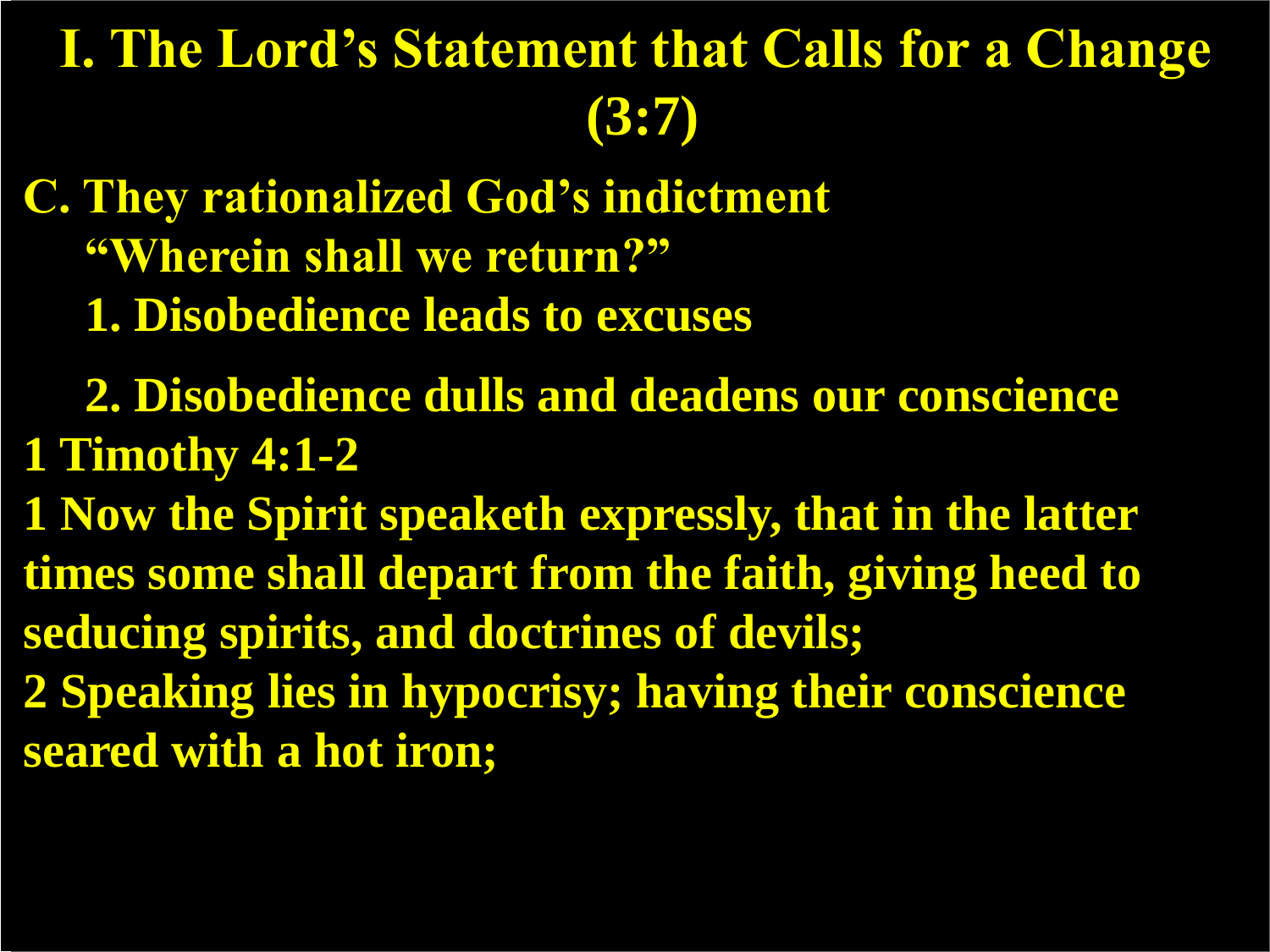#### **II. The Lord's Answer with a Charge (3:8-9)**

**A. The charge of their sin (v 8)**

- **1. Their charge was robbery**
- **2. Their charge was unbelievable**
- **3. Their charge was unadmitted**
- **4. Their charge was undeniable**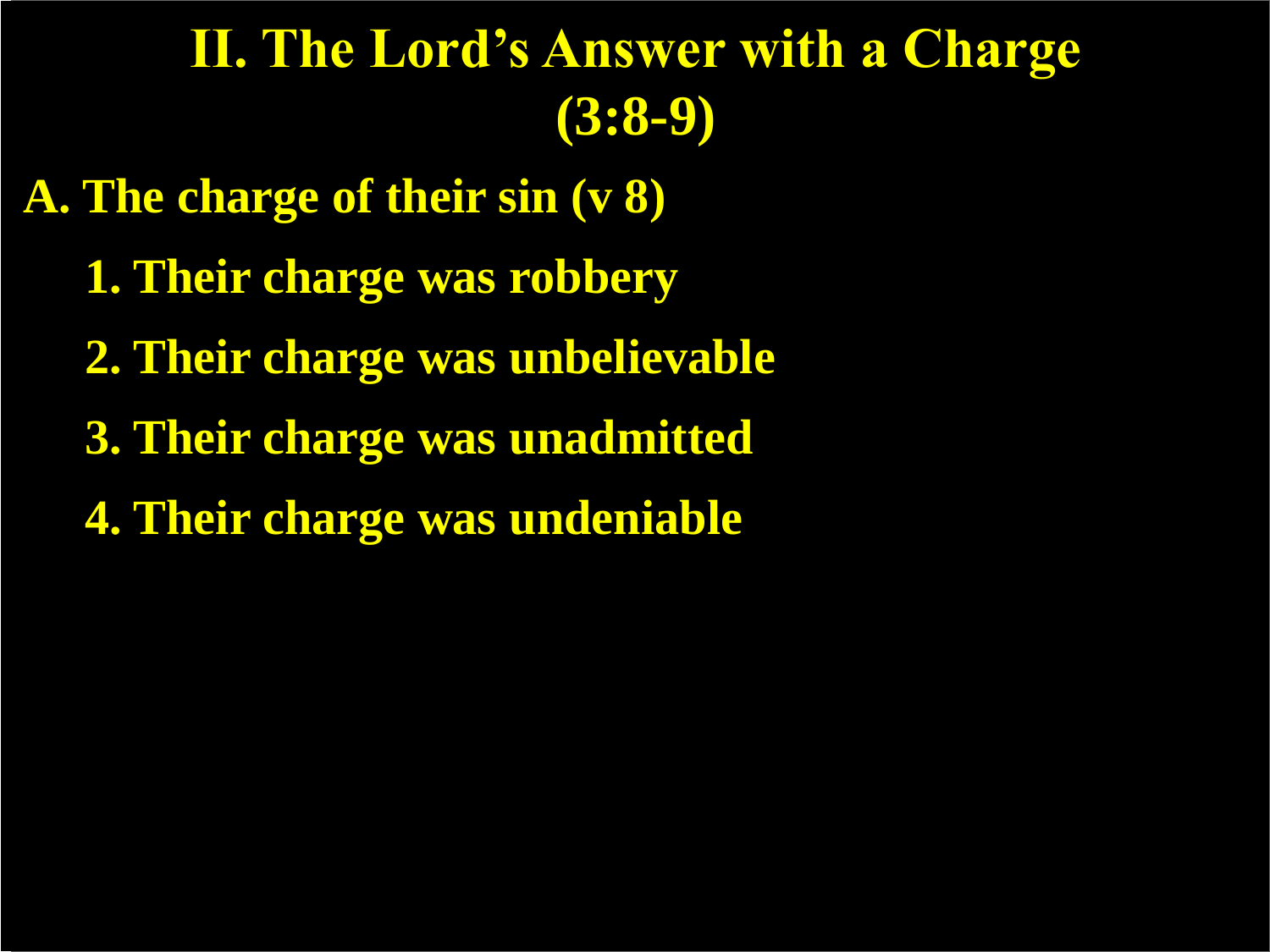#### **II. The Lord's Answer with a Charge (3:8-9)**

**B. The consequences of their sin (v 9) 1. They were robbing themselves Haggai 1:6 Ye have sown much, and bring in little; ye eat, but ye have not enough; ye drink, but ye are not filled with drink; ye clothe you, but there is none warm; and he that earneth wages earneth wages to put it into a bag with holes.**

 **2. Their robbery was widespread (v 9) "…even this whole nation.."**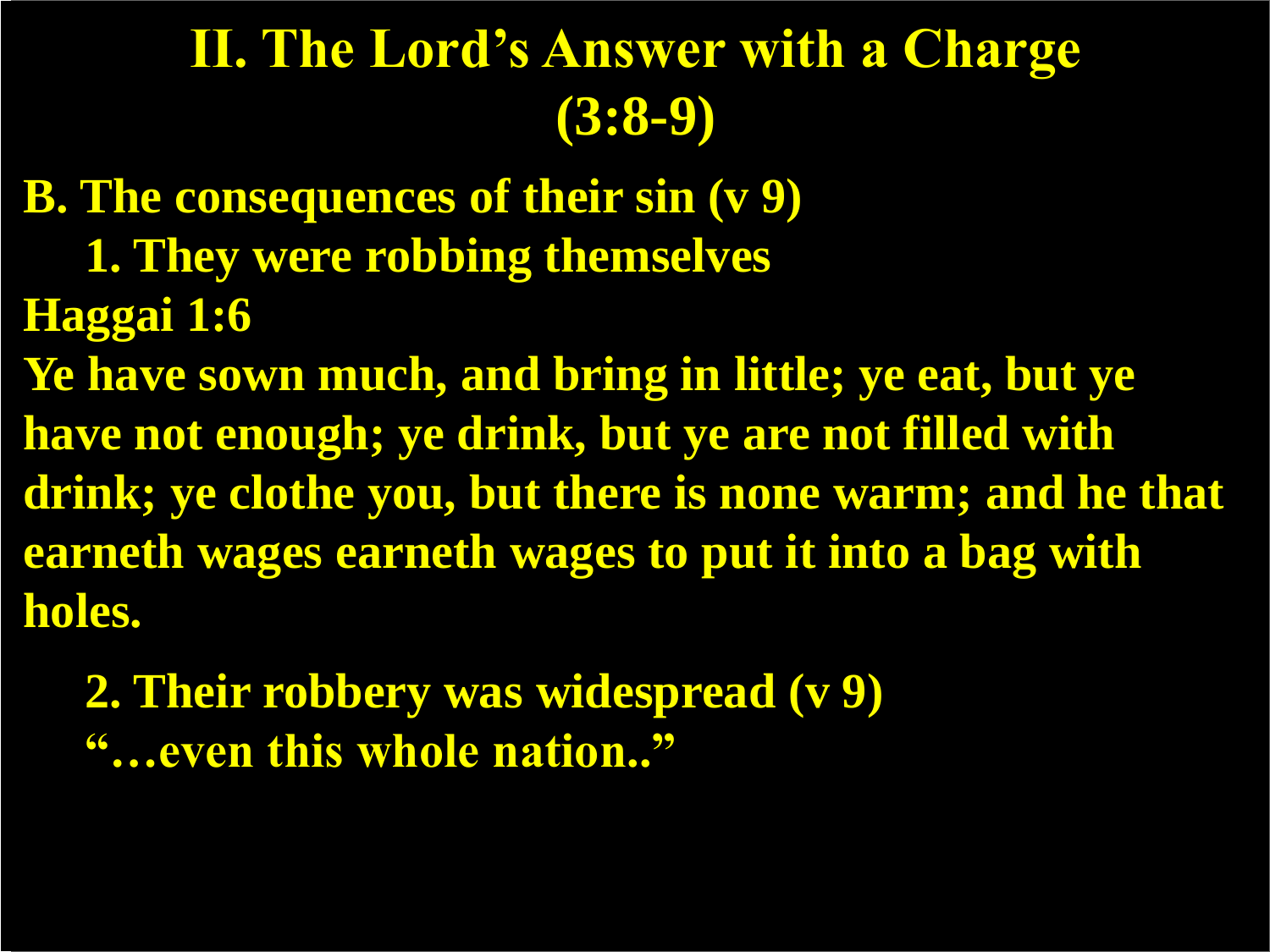**A. God's provision (v 10) 1. There should be a gathering place for our tithes and offerings 1 Corinthians 16:2 Upon the first day of the week let every one of you lay by him in store, as God hath prospered him, that there be no gatherings when I come.**

 **2. There is a reason for bringing the tithe and offering**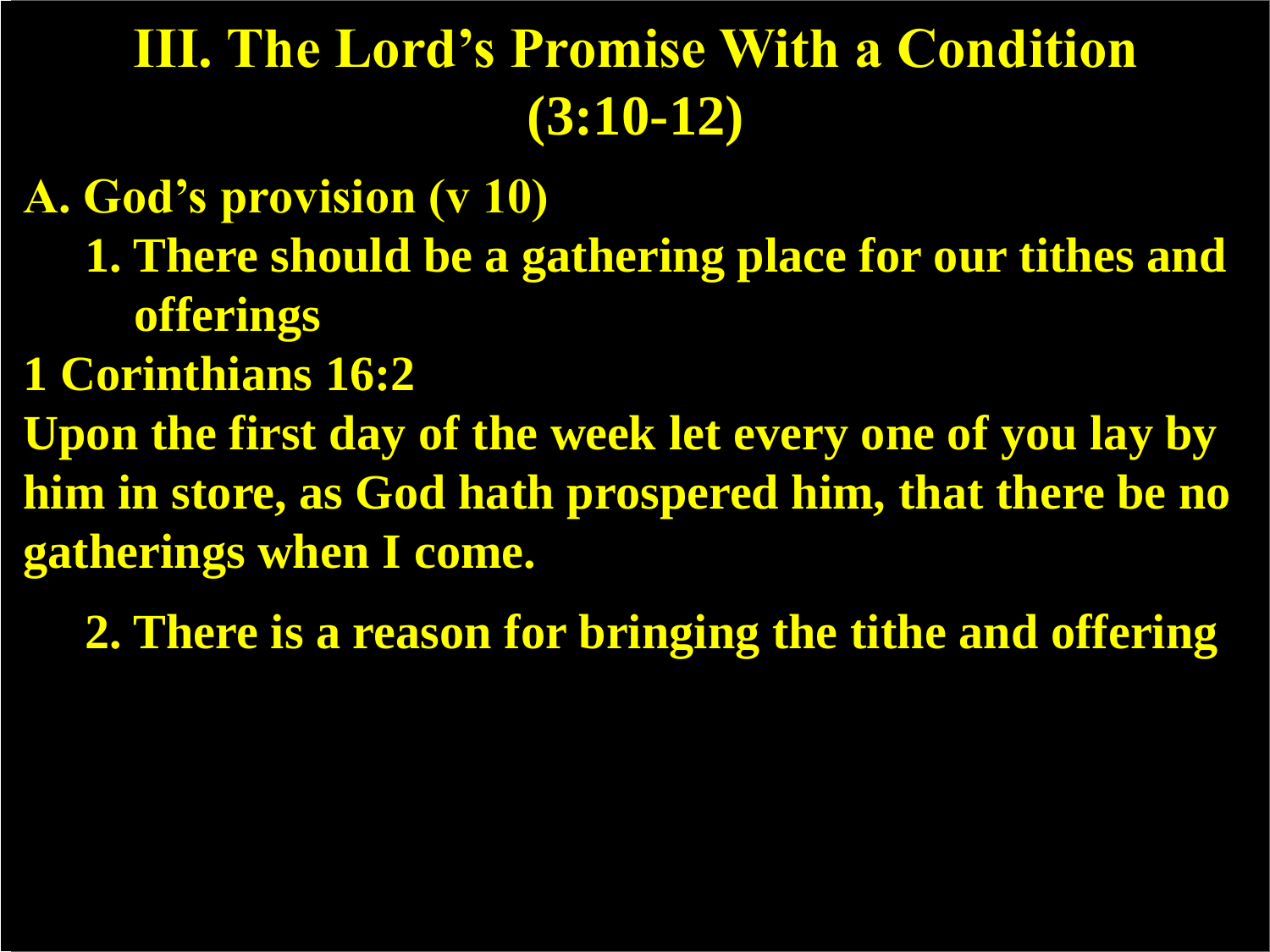**A. God's provision (v 10) - continued 3. There is the result of faithful giving Luke 6:38 Give, and it shall be given unto you; good measure, pressed down, and shaken together, and running over, shall men give into your bosom. For with the same measure that ye mete withal it shall be measured to you again.**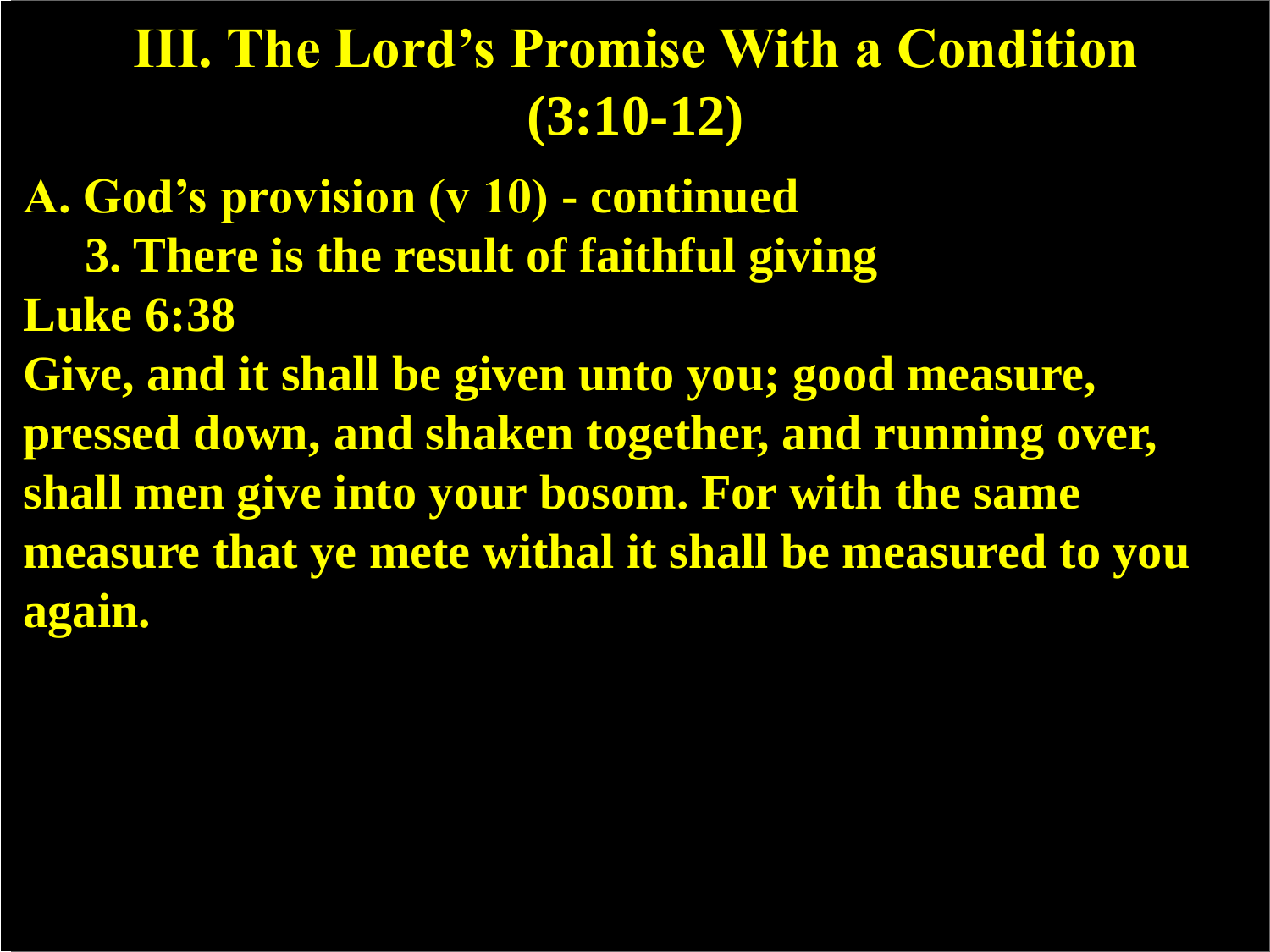**B. God's protection (v 11) 1. Our lack of kingdom investment bring opposition Isaiah 1:7 Your country** *is* **desolate, your cities** *are* **burned with fire: your land, strangers devour it in your presence, and** *it is* **desolate, as overthrown by strangers.** 

 **2. Our proper investment will bring His involvement**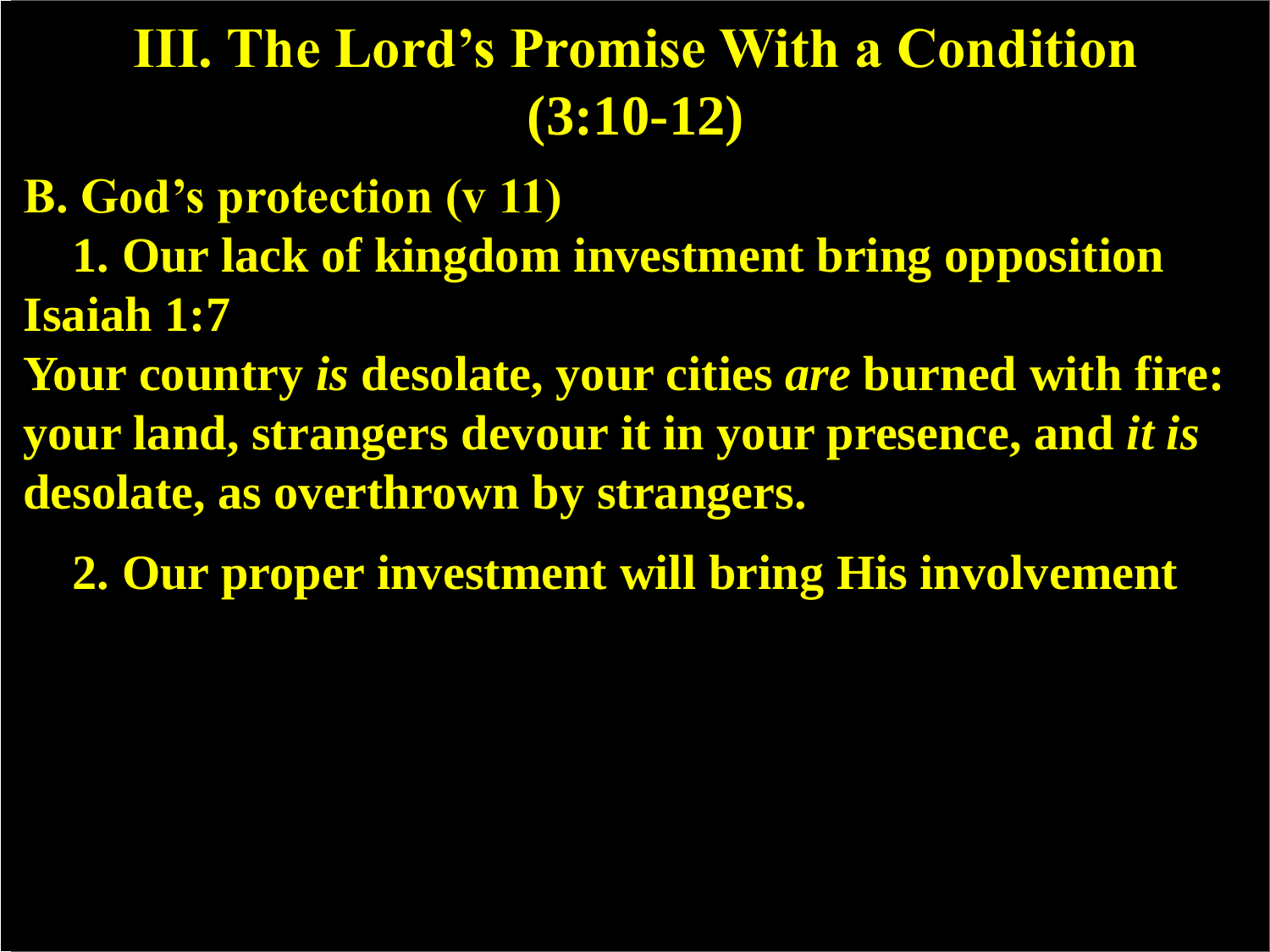**C. God's prestige is lifted (v 12) When we are faithful in the area of Biblical Giving: 1. God is glorified in our personal lives** 

 **2. God is glorified in our church**

**"We are never more like Jesus than when we give sacrificially"**